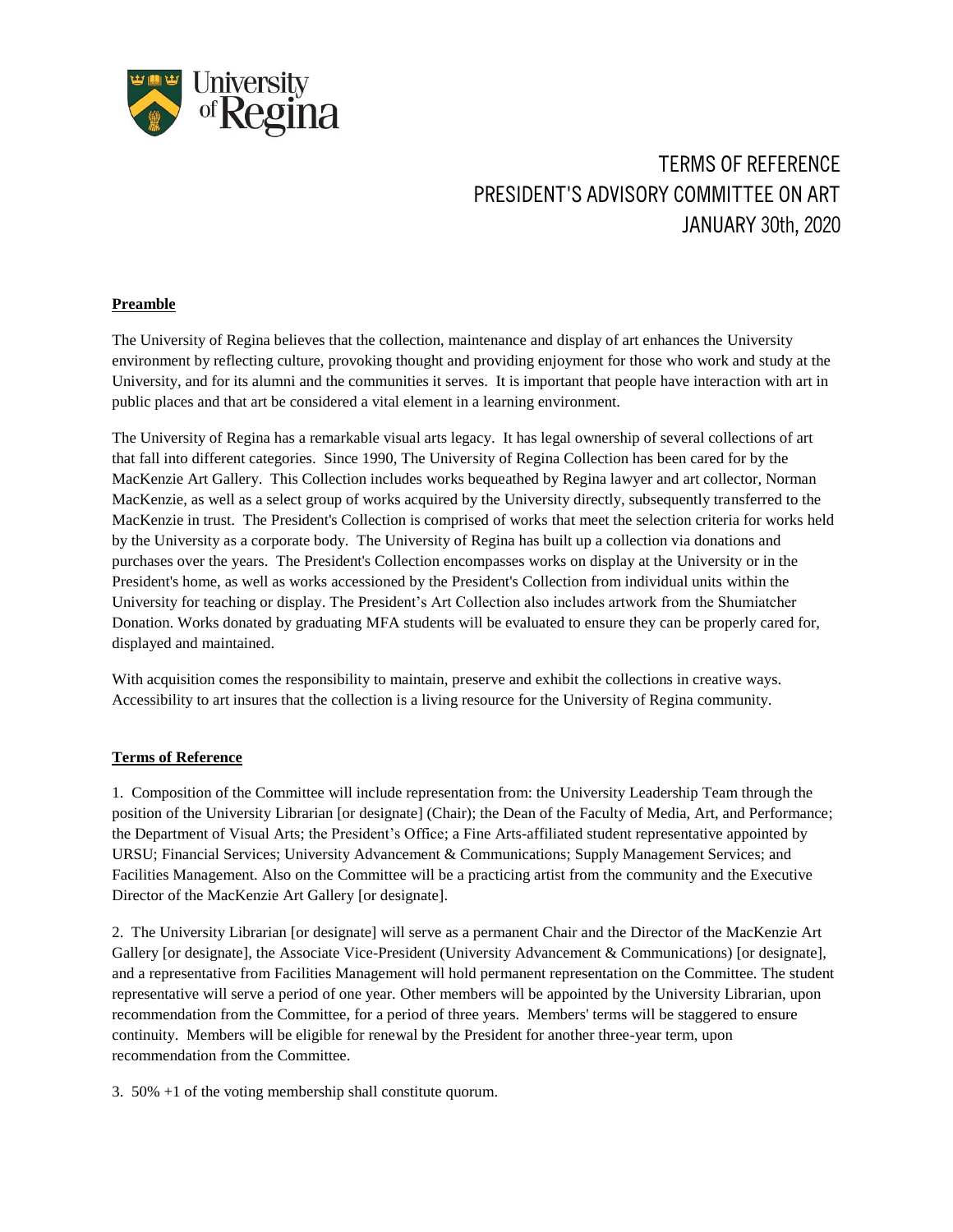

4. The Committee is charged with the responsibility to consider the following issues and to make recommendations for action to the President:

- The development of policy and procedures with respect to donations meeting the President's Art Collection criteria (which must adhere to the University's Policy 110.20 on Gift Acceptance).
- The development of policy and procedures with respect to acquisitions, de-accessioning, and maintenance of the President's Art Collection, and installation and location of art from the Collection both on campus and in the President's residence.
- The review of proposed donations and purchases of art.
- Strategic planning with respect to future development and maintenance of the collection, including storage, gallery space, curatorial direction, and the placement of art in any new buildings on campus.
- Promotion of the presence of public art as part of the collection through innovative programs such as public commissions, display on web sites or other media formats, identification of funding sources, partnerships, etc.
- Hiring of the Curator/Preparator and Student Curator(s), and oversight and evaluation of their work.
- The recommendation of disbursements related to art and the annual reporting of the Committee's budget.
- The maintenance of an inventory of the art works under PACA's collection criteria, and of the appraised value of those works.
- Ensuring that updated lists and appraised values of art works under the PACA collection criteria are submitted to Financial Services.
- The consideration and recommendation of policy relative to loan requests for University-owned artworks.
- The consideration of ethical issues related to the presence of art on campus.
- Other issues that may come to the attention of the Committee and that may be deemed reasonably to fall within its purview.

The Committee will also serve as a resource to the President and the University Executive Team on all matters related to art on campus.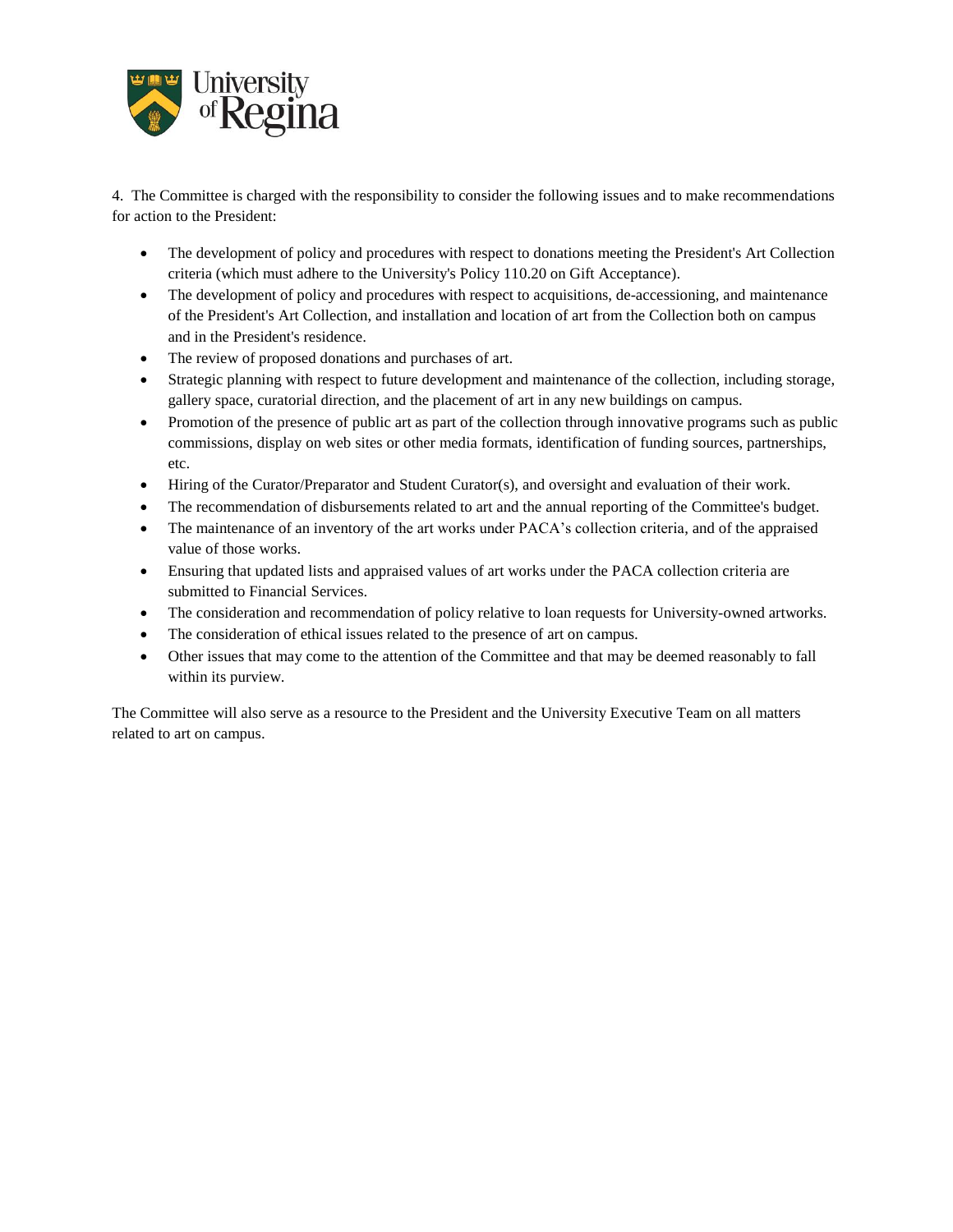

| <b>Membership (2015-2021)</b>                                                    | <b>Term</b>                   |
|----------------------------------------------------------------------------------|-------------------------------|
| University Librarian [or designate] (Chair)                                      |                               |
| Brett Waytuck, Chair                                                             | Permanent position            |
| Associate Vice-President, University Advancement & Communications [or designate] |                               |
| Leanne Posehn [designate]<br>$\qquad \qquad \blacksquare$                        | Permanent position            |
| Executive Director, MacKenzie Art Gallery [or designate]                         |                               |
| Timothy Long [designate]<br>$\qquad \qquad \blacksquare$                         | Permanent position            |
| President's Office                                                               |                               |
| <b>Stephen King</b><br>$\overline{\phantom{0}}$                                  | Renewed Nov. 2017 - Oct. 2020 |
| Dean of the Faculty of Media, Art, and Performance [or designate]                |                               |
| Sherry Farrell-Racette [designate]                                               | Apr. 2018 - Mar. 2021         |
| Department of Visual Arts, Faculty of Media, Art, and Performance                |                               |
| <b>Sherry Farrell-Racette</b>                                                    | Apr. 2018 - Mar. 2021         |
| <b>Financial Services</b>                                                        |                               |
| Terri Keith<br>$\overline{\phantom{0}}$                                          | renewed Jan. 2019 – Dec. 2021 |
| <b>Supply Management Services</b>                                                |                               |
| Jim Woytuik                                                                      | renewed Mar. 2019 - Feb. 2022 |
| <b>Facilities Management:</b>                                                    |                               |
| Alex Buehler                                                                     | Permanent position            |
| Practising Artist from the Community                                             |                               |
| Margaret Bessai                                                                  | Apr. 2018 - Mar. 2021         |
| Fine Arts Affiliated student appointed by URSU:                                  |                               |
| <b>Holly Aubichon</b>                                                            | Sept. 2019 – Aug. 2020        |